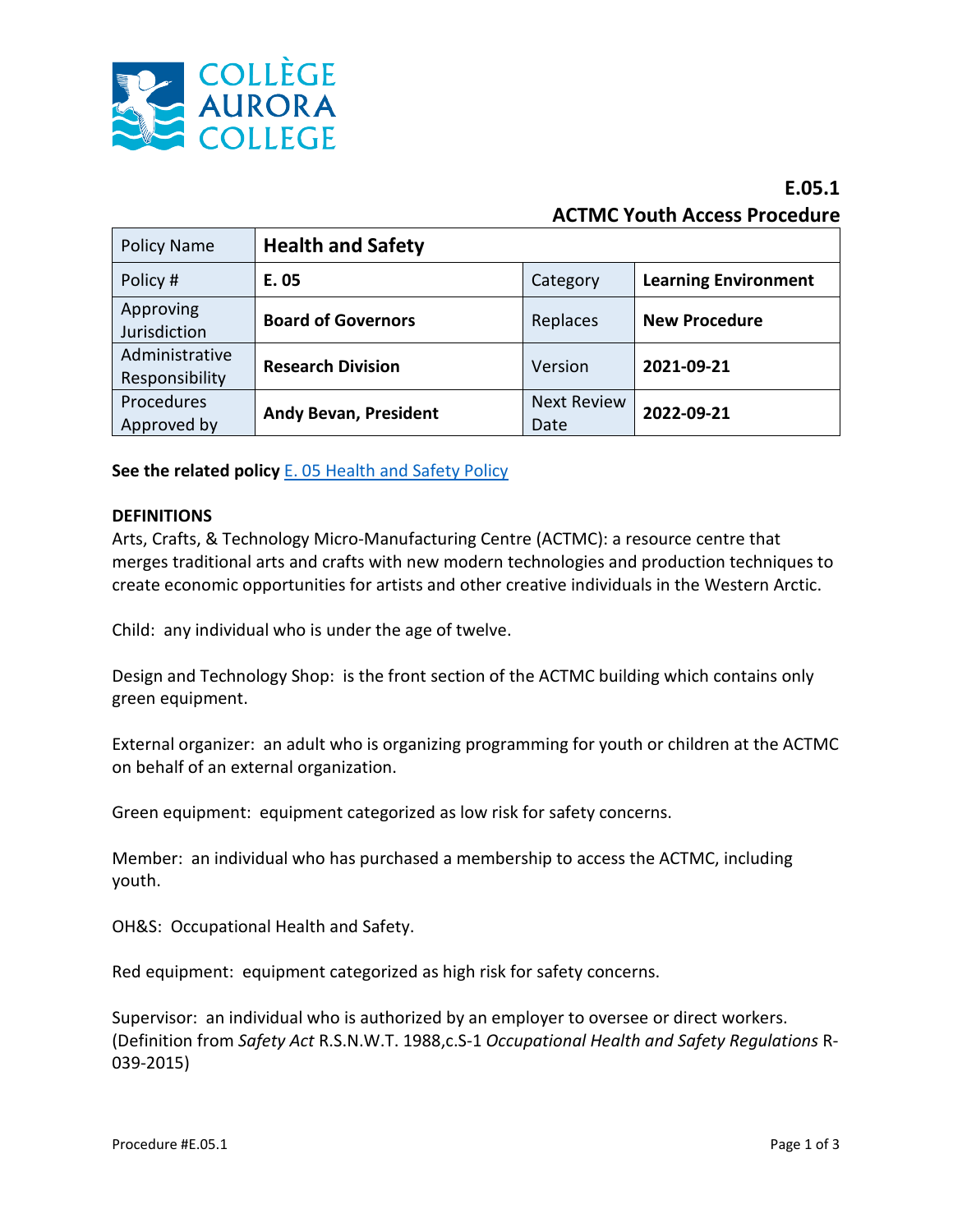Wood Shop: is the rear section of the ACTMC building which contains green, yellow, and red equipment.

Worker: an individual engaged in work for Aurora College, whether working with or without remuneration, including the supervisor. (Definition based on the definition of *worker* from the *Safety Act* R.S.N.W.T. 1988,c.S-1 *Occupational Health and Safety Regulations* R-039-2015)

Yellow equipment: equipment categorized as medium risk for safety concerns.

Youth: any individual who is between twelve and seventeen years old.

#### **PROCEDURES**

## **1.0 Standard Operating Procedure for Use of Equipment**

- **1.1** All members of the ACTMC must follow the same standard operating procedures for the use of equipment.
- **1.2** A member must receive an orientation from a worker on the safe operation of a piece of equipment before using the equipment.
- **1.3** The worker must sign off on the OH&S checklist that the member has received and understood the orientation on the equipment.
- **1.4** Equipment is categorized by the ACTMC supervisor according to safety risks and ease of use.
- **1.5** Members will only use equipment for which they have completed the safety orientation.
- **1.6** Only workers and members who have demonstrated ability through certification, prior experience, or demonstrated skill will use red equipment.
- **1.7** Workers have discretion to limit access to equipment according to the ability of members to uphold safety requirements.
- **1.8** Failure to comply with the safety requirements will lead to consequences at the discretion of the worker and supervisor.
	- **1.8.1** Consequences may include but are not limited to: retraining on safety requirements, restricted access to certain pieces of equipment, restricted access to certain areas of the ACTMC, temporary restriction of membership, revoking of membership.

## **2.0 Youth**

- **2.1** Youth applicants must provide a written consent form signed by a parent or legal guardian when they apply for an ACTMC membership.
- **2.2** The parent or legal guardian must be present with the youth for the initial safety orientation at the ACTMC.
- **2.3** Youth must follow the standard operating procedures for use of equipment as outlined in Section 1.0 above with these additional specifications:
	- **2.3.1** Youth may only use yellow equipment under direct worker supervision.
	- **2.3.2** Youth are not allowed to use red equipment.